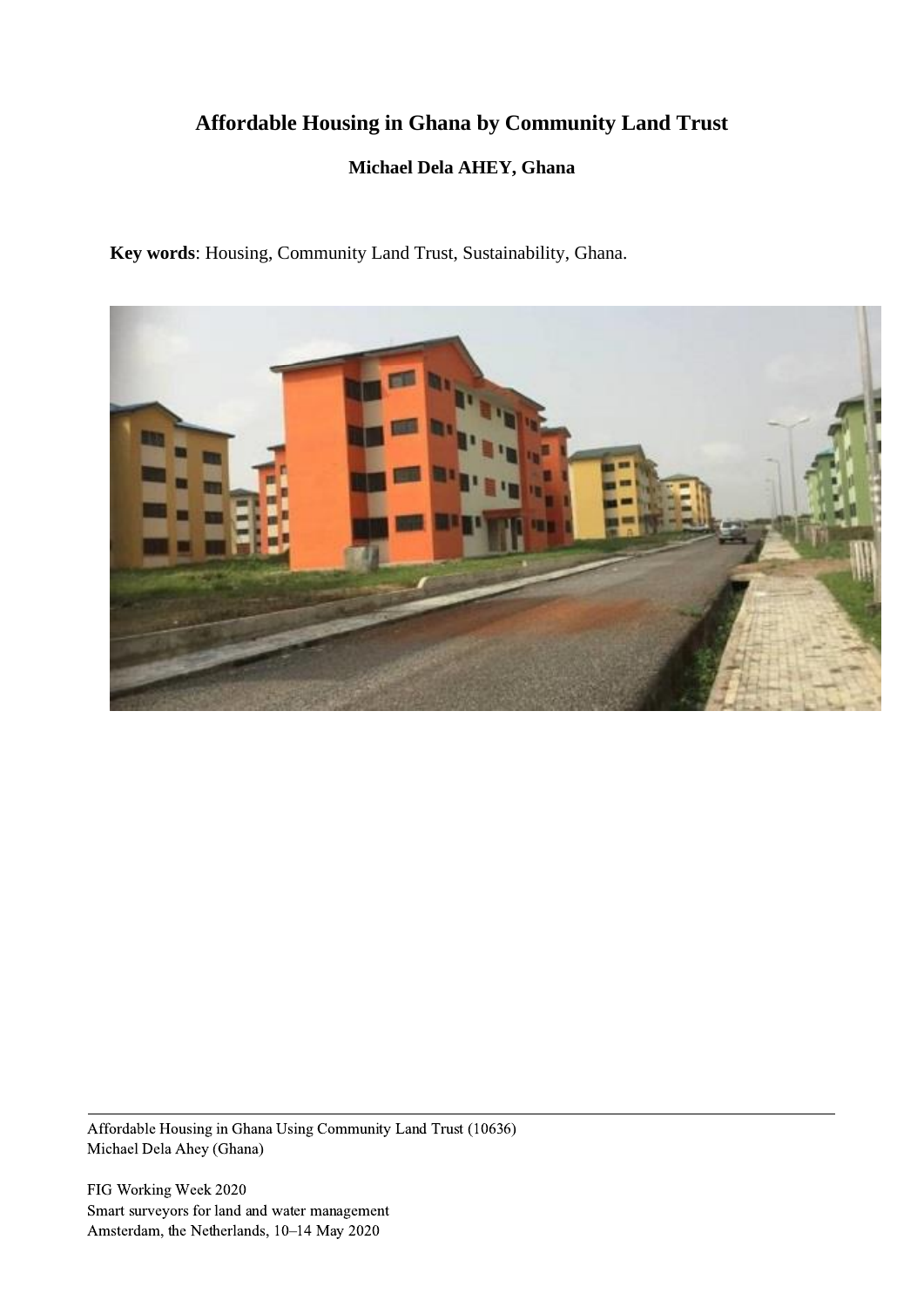#### **SUMMARY**

Ghana has a housing deficit of over 2,000,000 and that poses a major problem to the economic livelihood of the country as there has been a lot of migration especially from the rural to the major cities in Ghana. Affordable housing has been reduced to just a term in Ghana as various well-meaning housing projects by the government and other private individuals do not merit the status of affordability in the Ghanaian context. The woefully inadequate affordable housing options for middle income earners is one of the biggest banes in the country. It is then asked how does a house become affordable to the middle-income Ghanaian who is willing and within his/her means without compromising on living standards?

In light of the woefully inadequate social/affordable housing in Ghana, Community Land Trust (CLT) is proposed as a solution to the housing deficit. The concept tries to separate land from building/improvements on the land as land is held collectively in trust for the community whilst the structures on the land is owned individually by owners. In this regard, the land value which constitutes about 40% of the total will be detached from the housing prices and vested in a trust through CLT thereby reducing the housing price. Potential homeowners would still be owning the property on the land. Research finding proves that land value alone contributes about 46% of the total home cost. This means that the prices of housing could be slashed by at least 30% to make it more affordable for families in the community to own their houses.

The social function of land in Ghana enhances such concept where lands are communally owned. CLT have been implemented in all parts of the world successfully. Examples of places that have implemented CLT are Baltimore, USA, Tierra Verde Lopez, Cornwall, UK, Maggie Walker, Richmond VA, Huruma, Nairobi-Kenya, Belgium as at 2005, there were over 250 communities operating CLT in 45 States in the USA alone.

It will offer middle income earners, the ability to afford housing thereby reducing housing deficits. Middle income earners because they form the largest classification in Ghana and also, because they are willing own houses in Ghana.

Affordable Housing in Ghana Using Community Land Trust (10636) Michael Dela Ahey (Ghana)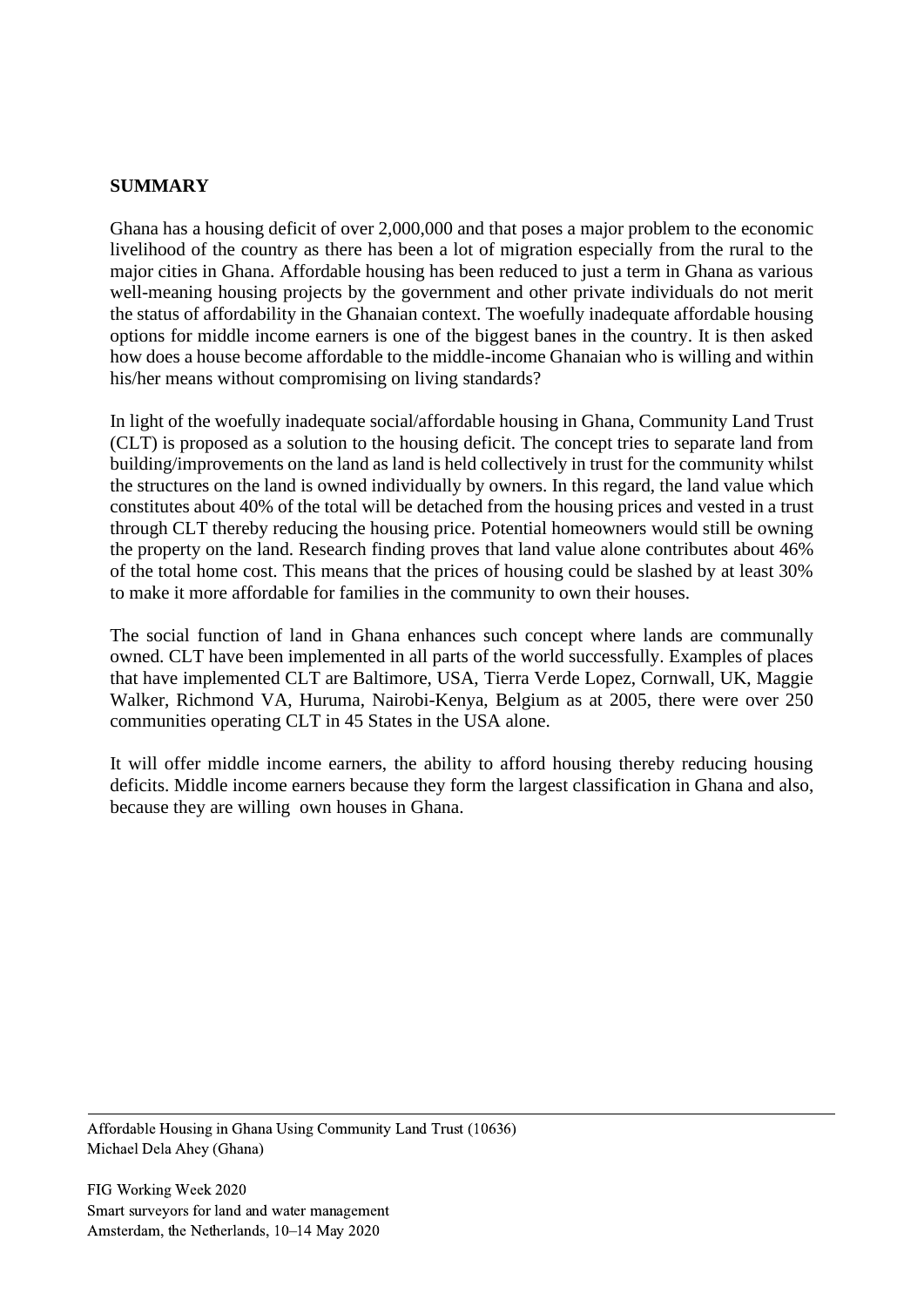#### **1. INTRODUCTION**

The woefully inadequate affordable housing options for middle income earners is one of the biggest banes in the country. *Housing affordability includes not only the cost of housing but also housing standards, environmental factors, the price of other necessities of life and the cost of mortgages*. Affordability means to shift focus to a judicious and effective use of materials in a resilient way as per the sustainable development goals. Most of the housing projects being undertaken by private corporation are targeted at higher income earners while social housing interventions by governmental institutions focus mainly on the lower income earners thereby leaving the middle-income earners to their fate.

As at year 2010, Ghana needed at least 100,000 housing units annually while the supply was estimated at 35% of the total needs (ISSER 2013). It has been confirmed that the country is in housing deficit of over 2 million and that poses as a major problem to the economic livelihood of the country as there has been a lot of migration especially from the rural to the major cities in Ghana. Citizens migrate from the rural areas to the major cities mostly in the quest for better jobs and other economic opportunities. This, coupled with the high population rate, puts a lot of pressure on the major cities to *supply houses to accommodate all the people moving to live in major cities like Accra (Ghana's capital) and Kumasi (second largest city)*. This has been mainly concentrated in the rapidly urbanizing centres like Accra (2 mi. inhabitants), Kumasi (1.8 mi. inhabitants) and Takoradi (0.5 mi. inhabitants). The long-term effect is the unequal access to housing which is a major challenge for the country at large.

To address this enormous demand, innovative concepts such as Community Land Trust and Benefit Sharing have been developed with the aim to minimize the housing pressure and provide affordability to the middle-income earners in Ghana.

# **2. LANDS IN GHANA**

Land has a social function in Ghana and most parts of the sub-Saharan Africa. Community Land Trust is seen as a restoration of hope to people who hitherto wouldn't not have been able to afford their own housing unit. *Ollenu J*. defines land in customary law "to include the land itself i.e. the surface soil; it includes things on the soil which are enjoyed with it as being part of the land by nature, e.g. rivers, streams, lakes lagoons, creeks growing trees like palm trees and dawadawa tress, or as being artificially fixed to it like houses, buildings and any structure whatsoever; it also

includes any estate, interest or right in, to or over the land or over any of the other things which land denotes e.g. the right to collect snails or herbs, or to hunt on land" and is communally owned in Ghana.

The country is fraught with informal settlement characterized by insecure land tenure, undeterminable boundaries, complex land administration processes and other land related disputes.

Affordable Housing in Ghana Using Community Land Trust (10636) Michael Dela Ahey (Ghana)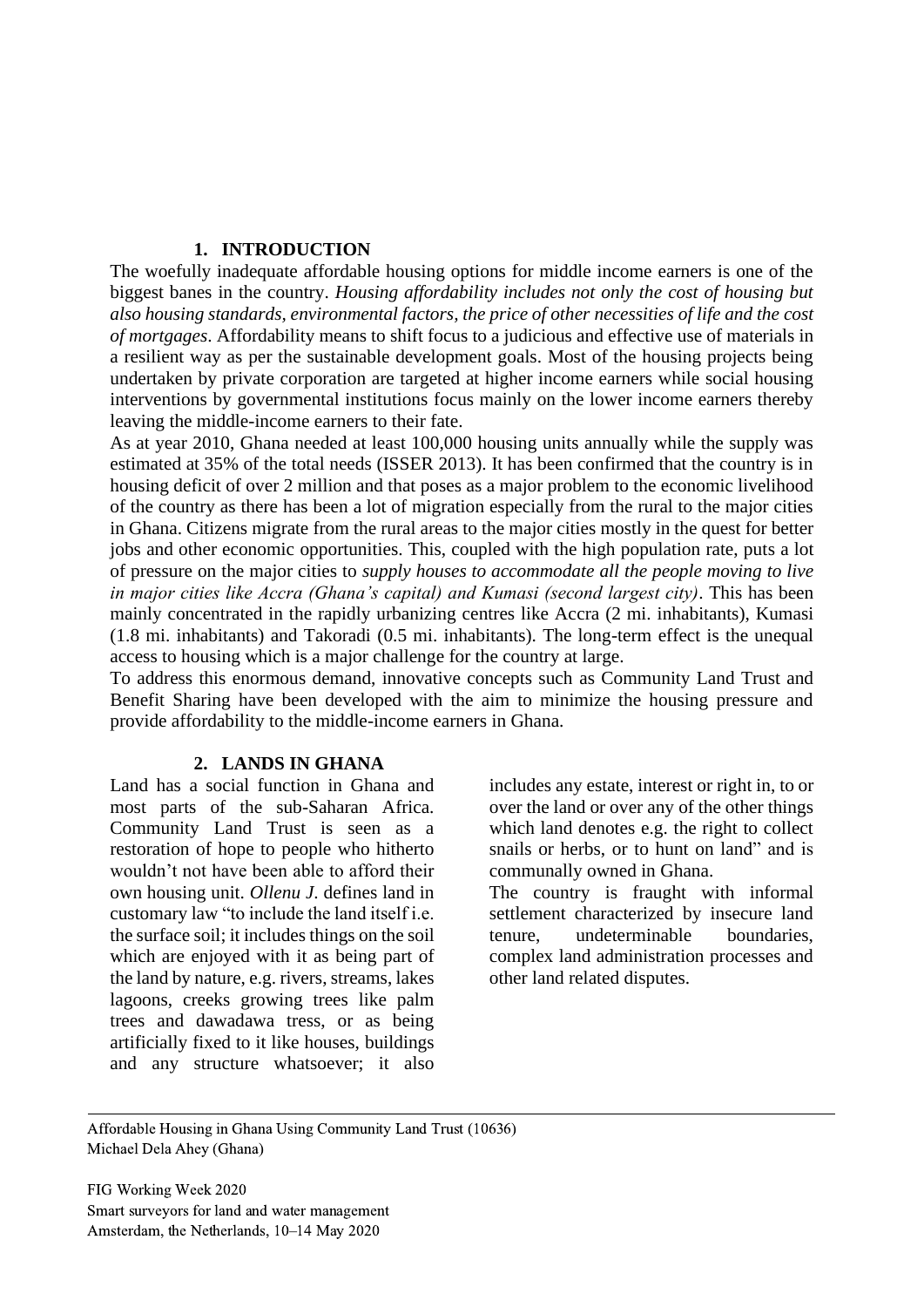

It is known that land value alone contributes about 46% of the total cost of housing (*Davis & Heathcote 2007)* and about 30% according to the UN Habitat. This means that the prices of housing could be slashed by almost 30% to make it more affordable for families in the community to own their own house taking away individual land ownership. Community Land Trust is seen as a restoration of hope to people who hitherto would not have been able to afford their own housing unit.

# **3. URBAN CHALLENGES IN CITIES**

Cities around the world are faced with five major urban challenges. They are all global in scope and have a big impact on the everyday lives of citizens and these include Migration, Irregular housing prices, Segregation & conflict, undue pressure on Public utilities and general uncertainty.

As the world becomes a global village, there is now an estimated 258 million people living in a country other than their country of birth, which is an increase of 49% since 2000 (*Aldridge et al 2018* as cited in *UN DESA 2007*). Most have moved because of a personal drive deeply embedded in humankind; in search for prosperity. What's often overlooked is that most migration occurs within continents. By far the largest migratory movements take place within Africa; from rural to urban, from inland to coast and from one country to another. In fact, only 1.3% of Africans - 16 million people - live outside the continent (*UN DESA 2017*). Paradoxically, the growth in African economies, improvement in education and increased political stability has translated into increased international migration of investors to the continent. One of the major enabling factors of migration is the huge increase in access to digital information. Today, for example, smartphones are as common in South Africa and Nigeria as they are in the United States (*Poushter, 2016*). This is also true for rapidly urbanizing cities in Ghana. The strategic location of Accra and Kumasi attracts many people to move, compounding to the population of these cities.

Human beings are finding it increasingly difficult to understand what 'scarcity' is. The power of data and information is almost endless and usually free of charge, the choice of products is enormous, there is abundance in green energy and other resources etc. And then suddenly we come to the issue of land as a scarce resource. Of course, humans can try to use land efficiently (stacking, densification, brownfield clean-ups etc.), but basically it remains a scarce commodity and therefore susceptible to speculation: why should a land owner develop a piece of land now, when it is certain that it is worth much more tomorrow! This puts a brake on housing production, which causes house prices to explode. The housing challenge is most acute in expanding cities, where there are usually not enough affordable homes being constructed to meet the demand. In addition to being too costly, these homes are also often strategically located and of low-quality. Limited supply and increasing demand push prices of land higher and this inadvertently affect rent prices. While the average Ghanaian spend more than 40% of the income on housing, the situation is quite dire for low and lower middle-income earners (earning not more 20 dollars a Affordable Housing in Ghana Using Community Land Trust (10636)

Michael Dela Ahey (Ghana)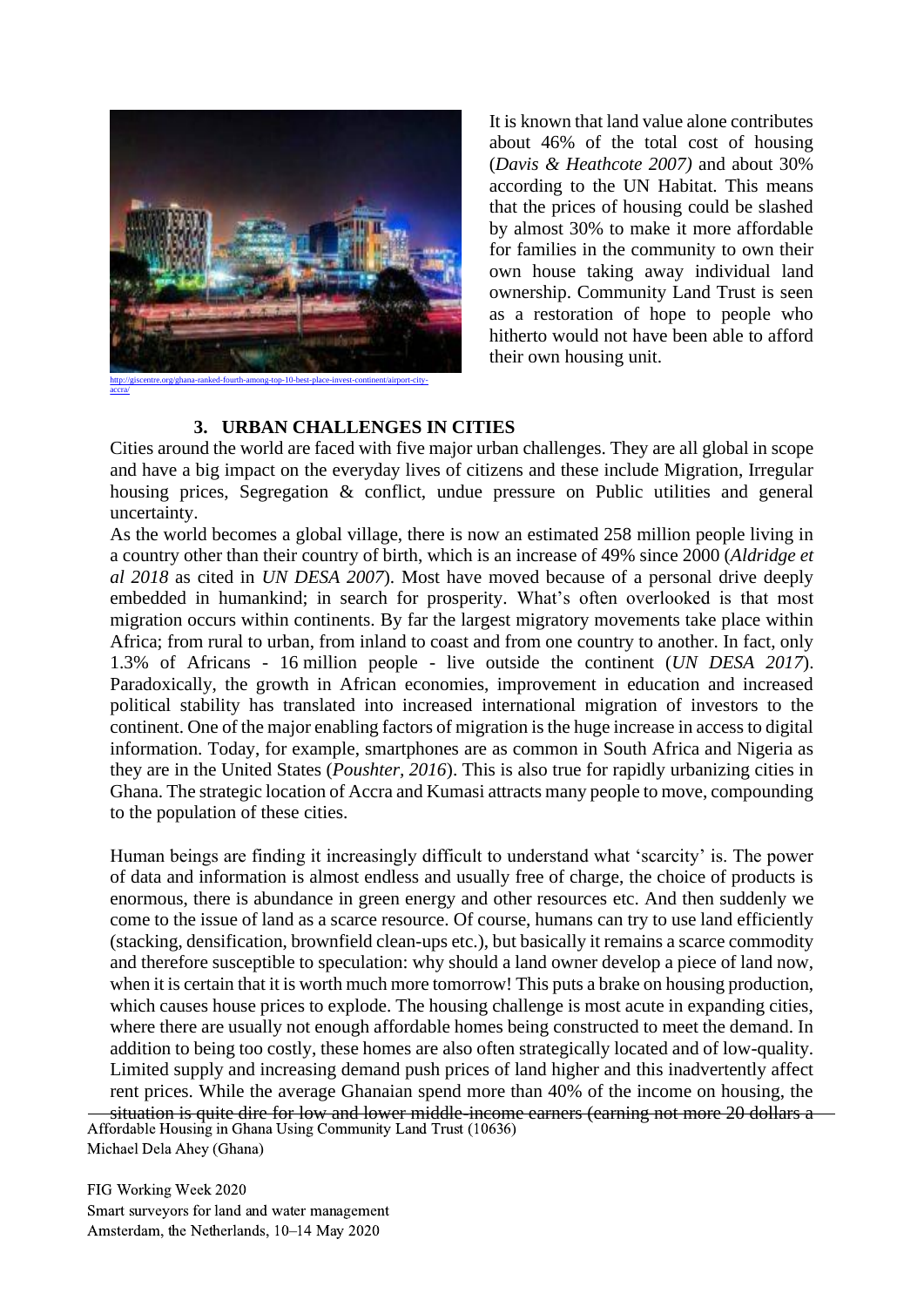day) as it becomes unaffordable to own and keep a decent housing. Housing concerns every human on earth. However, the urban agenda of many cities too often focuses on the problems and activities of privileged citizens who have the luxury of choice. For example, take cities that focus on housing their advanced workforce while ignoring low-income families. The challenge of affordable housing remains a crucial factor in the continuation of global poverty, excluding citizens from the benefits of urbanisation and from fair and equal opportunities to attain progress and prosperity (*UN-Habitat 2015*).



There are several households dwelling in low income areas without places of convenient (toilets) in Ghana and has resulted in open defecation which is

considered to be a critical health challenge globally, affecting almost 1 billion people worldwide (WHO 2006) and contribute significantly to an estimated 842,000 people who die yearly from sanitation- related diseases.[\(www.ghanaweb.com\)](http://www.ghanaweb.com/). This prompted the One toilet for every household project initiated by the Ghana government to ensure that every household has its own place of convenience. This project somehow benefits only the individual houseowner who get their rental values increased; an additional financial burden on the renter who are mostly in low-income bracket. This project does not inure to the benefit of lower income earners as there is no intervention for them to help them own their own houses but rather makes their rent unaffordable their rent.

The government has tried to intervene for middle income earners with the provision of affordable condominiums such the SSNIT flats. Some of these projects have not been completed and the intent of the project was flawed in that the middle-income earners were not able to afford the housing unit. The completed houses ended up in the hands of private institutions and high earners who sublet to individuals at profit rent. Currently there are less that few owner occupiers. Most of them are being rented out and the sales were shrouded in secrecy (it was not advertised) and those in charge of the sale demand full payments which was clearly not affordable for the intended target group. Similar projects like that affordable housing project in Kumasi has its initial purpose defeated as the authorities only take bulk sum during purchase, something most low- and middle-income earners cannot afford. Besides, the houses are being sold at the market value and leaves no room for affordability. Urban challenges are grouped under three broad categories;

# **3.1 Segregation**

Where you live directly affects the quality of public services you receive, due to difference in local budgets and decision-making (Inequalities in the UK: New Discourses, Evolutions and Actions, 2017). A lack of investment in housing robs the inhabitants of not only a decent home, but a better future. In Ghana, there are no clear-cut interventions neither are there effective Affondpblementation policies in Acommanginalised scontration it is also wants to be part of the city, Michael Dela Ahey (Ghana)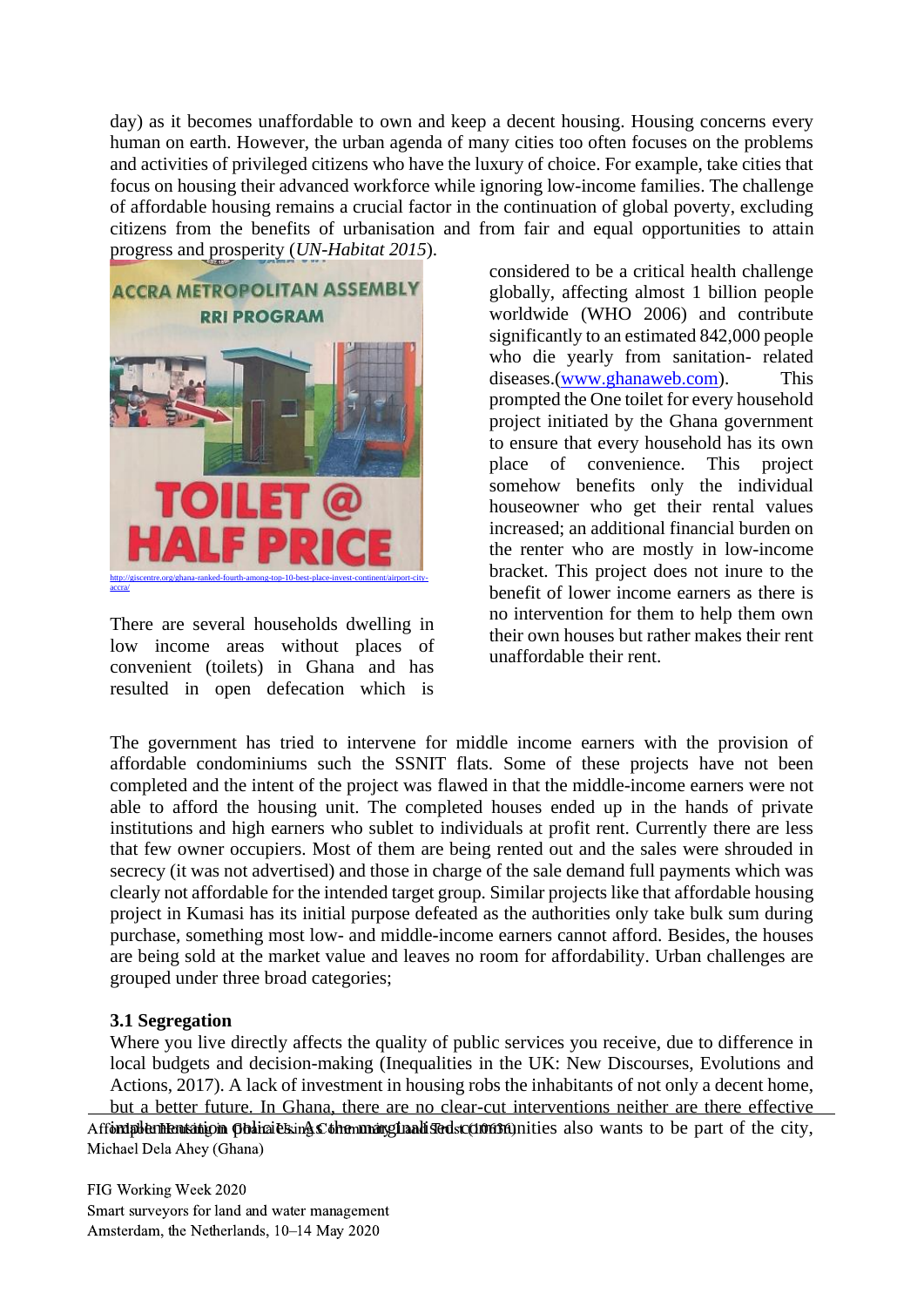slums populations keep on increasing at an alarming rate and thus deprive those who cannot afford their own decent accommodation with toilet facilities, potable drinking water etc. The Saglemi Housing Project, a governments affordable housing project in the Greater Accra Region has been abandoned even though completed as it is sited inconveniently far from the main city.



http://giscentre.org/ghana-ranked-fourth-among-top-10-best-place-invest-continent/airport-cityaccra/

# **3.2 Inadequate Public Services**

Cities are struggling to keep up with demand for vital services needed within urban settings like schools, health care, transit and roads. Increasing energy costs, a slowing of economic growth and demographic changes seemed to foretell a difficult future. A city's prosperity depends on infrastructure, physical assets and amenities – adequate water, sanitation, power supply, road network, information and communications technology – to sustain its population and economy. For example, inadequate water and sanitation leads to deterioration of the urban **3.3 Uncertainties**

Around the world, public and political debate are pervaded with a heightened anxiety about climate change, financial crisis, armed conflict, political instability, inequality, natural disaster and disease outbreak. The complexity of economic, political, social, cultural and environmental mechanisms threatens to strengthen existing inequalities and add a great deal of uncertainty to life in cities of the globalised world. Future projections and calculations are increasingly trying to control and manage uncertainty to limit unknown environment, increasing the burden on the urban poor.



Insufficient infrastructure can raise the costs of doing business in cities and reduce productivity by as much as 40 per cent (UN-Habitat 2010).

unprecedented stress on our ecosystem and is becoming a threat to human sustainability. One examples that can be cited is the garden city of West Africa, Kumasi that lost its glory of being one of the greenest cities in the region. The unpredictable changes of the weather have led to some periodic flooding in the city.

Aff**efdactts HEnsvirgon rot antal Ushan geris plats in gratiTrust (10636)** Michael Dela Ahey (Ghana)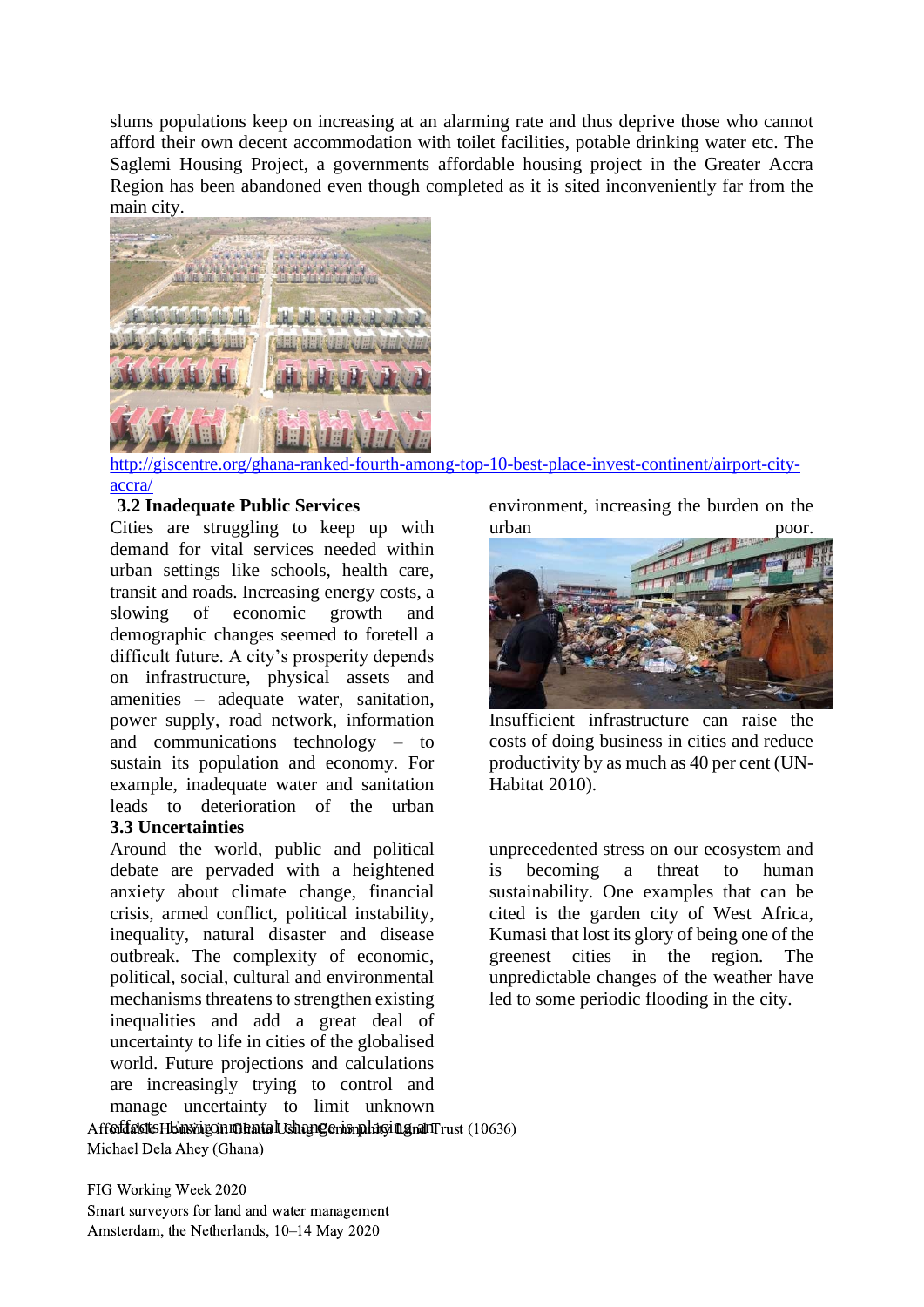# **4. COMMUNITY LAND TRUST**

The idea of Community Land Trust (CLT) and Benefit Sharing is proposed as a solution to high housing cost especially for lower- and middle-income earners. The intrinsic basis is to separate land from building/improvements on the land. The land is held in trust for the whole community after a TRUST has been formed, it then becomes unavailable and taken out of the market permanently but vested in the community as a whole. In addition, the use of local raw materials to build sustainable and environmentally resilient houses reduces the recurring cost of running homes, especially in terms of energy consumption. This has the potential of offering longlasting affordable housing.

The fact that of land in Ghana is being communally owned enhances such a project since the lands are held by the traditional rulers in trust for their subjects. The concept basically involves two components- Community and Trust where 'Trust" is more of "stewardship". About 80% of all lands in Ghana are customarily owned (Yeboah 2013) (popularly called 'Stool or Skin' lands because the Stool/ Skin is the symbol of authority in these traditional areas), where the chief (traditional rulers) of the areas hold the land in trust of its subjects.

Houses become relatively affordable because the value of land, which is estimated to constitute almost 40% of housing cost, is taken away from the overall price of the houses/buildings. The sale of CLT buildings are regulated in such a way that no individual can buy multiple properties for speculative purposes. Public value capture is imbedded in the resale. Stringent clauses in the agreement would also disallow rental of such properties for profit purposes. The concept draws inspiration from traditional land tenure systems found in Africa, native North and South America, Ejidos of Mexico, Crofter System of Scotland and Gramdam movement in India *(FAO, 2020).*

The concept of CLT originates from USA in 1969 when it was forged in the Civil Rights struggle in the American South, to become established and widely distributed across the landscape in and was known as 'New Communities Inc' *(Davis, 2014)* where the concept whose main purpose was to keep houses affordable, through the control of land prices, for the disadvantaged communities. Surprisingly, it drew its inspiration from the communal nature of land tenure system just as seen in Ghana. The use of this collective form of tenure targets the provision of land tenure security for slum dwellers and avoids speculative acquisition of land for later resale.

To be successfully implemented, CLT must conform to the legal and institutional environment of the country would mean that it must be legally and institutionally feasible to implement. Ghana practices the 'leasing' system of land administration where Article 267 (5) of the 1992 Constitution of the Republic of Ghana forbids the creation of freehold interest in Stool land in Ghana. The Physical Planning unit of the District Assemblies and the Lands Commission, established by Land Use and Spatial Planning Act, 2016, (Act 925) and Article 258 of the 1992 Constitution respectively, are the institutions mandated to regulate acquired lands and hold a public register of all types of land. The Physical Planning Unit of the District Assemblies would ensure that these parcels of land conform to planning regulations whiles individuals' interest in the properties would be registered at the Lands Commission

CLT is also a tool for redevelopment without displacement and thus enhances social cohesion. The Tanzania-Bondeni CLT, Voi, Kenya was put in place as a component of a slum upgrading and land regularization project in the informal neighborhood of Tanzania. The

Affordable Housing in Ghana Using Community Land Trust (10636) Michael Dela Ahey (Ghana)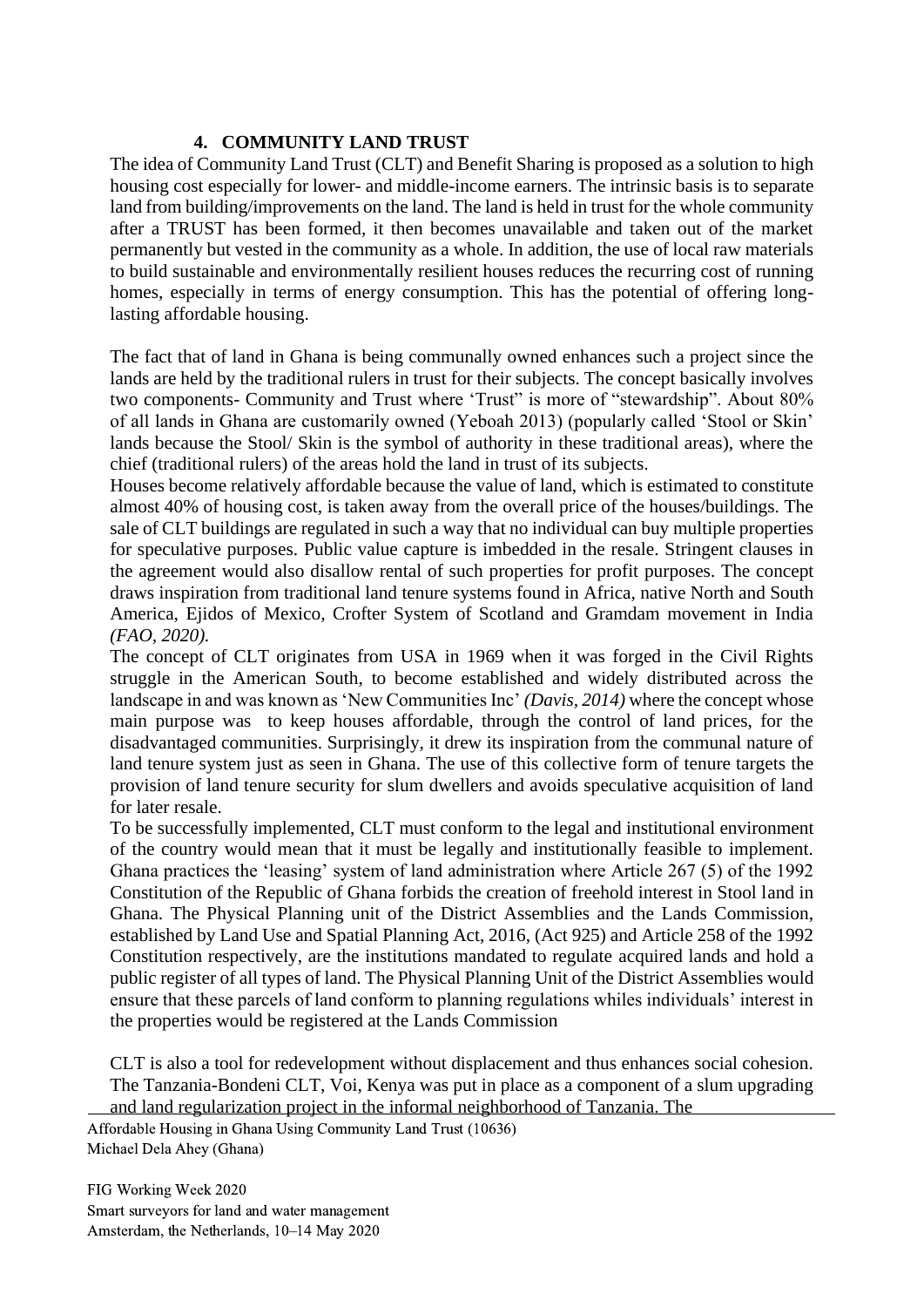CLT allowed access to urban land to marginalised households and prevented them from marketinduced displacements through the Community Land Act.

# **5. IMPLEMENTATION**

The implementation of the concept should be driven by the power of digitisation and social media strategies, cooperative development and sustainability as a matter of survival. They are embedded in these 3 points below;

# **5.1 The Digital and Social Media Strategy**

The concept explores a social media strategy to attract, communicate, educate and mobilize the youth in a bid to make rapidly urbanizing Ghana into a more resilient and inclusive society. With the power of data (social media strategy) Geographic Information Systems (GIS) would be used to enhance more understanding into ownership, planning and development of affordable housing in Ghana. Citizens would be able to participate in the planning and management process of the project digitally. Data gathering and working with the Land Use and Spatial Planning Authority, the Lands Commission, Customary Land Secretariats and active Youth Organizations are needed for the successful implementation of the concept. The social media team - online and digital marketing- is needed to provide an innovative way of communicating this information in a simple, creative way. Smarticipation in Europe is a good example of a participatory system that focuses on understanding, design and development of a technologically accelerated evolution.

# **5.2 Cooperative Development**

Community Land Trust is one of the ways in which people can come together to own and manage their houses. A Trust will be established per the concept and the beneficiaries with other stakeholders that form the trust would be in charge of the management of the land and properties on the land. Limited supply of land makes the availability of land especially in the cities difficult, sometimes very expensive. With the complex land tenure system in Ghana, the most ideal way to explore the housing opportunities to benefit the marginalised is a cooperative amongst individuals to partner and provide, own and manage their houses. Community Land Trust is seen as a restoration of the cooperative development concept.

# **5.3 Sustainability as A Matter of Survival**

Sustainability has often been associated with the more privileged. On the contrary, there are small scale initiatives that focus on sustainability as a matter of survival. For example, the Smati Turtle 1 is an African car designed by Dutch artist Melle Smets and Joost van Onna who worked with the artisanal car-makers of Suame Magazine, Ghana, to remake machines from scraps from vehicles. Taking this as an inspiration the proposal targets the low middle-income earners who barely make ends meet. It is acknowledged that sustainability does not come cheap. Young Ghanaians should reap the future benefit of sustainable ecosystem now by creating housing design concepts which would make people spend more natural lights in the rooms, reduce cost of water bills by harvesting rainwater, green environment to reduce room temperature that would eventually reduce the use of air-conditions that take a lot of electricity power amongst others.

The concept advocates resilience and inclusivity for rapidly urbanising Ghana and its implementation is motivated to;

a. Understand the key factors for a resilient and inclusive development that will channel profit to a broader group in the society that includes gender, age and disability.

Affordable Housing in Ghana Using Community Land Trust (10636) Michael Dela Ahey (Ghana)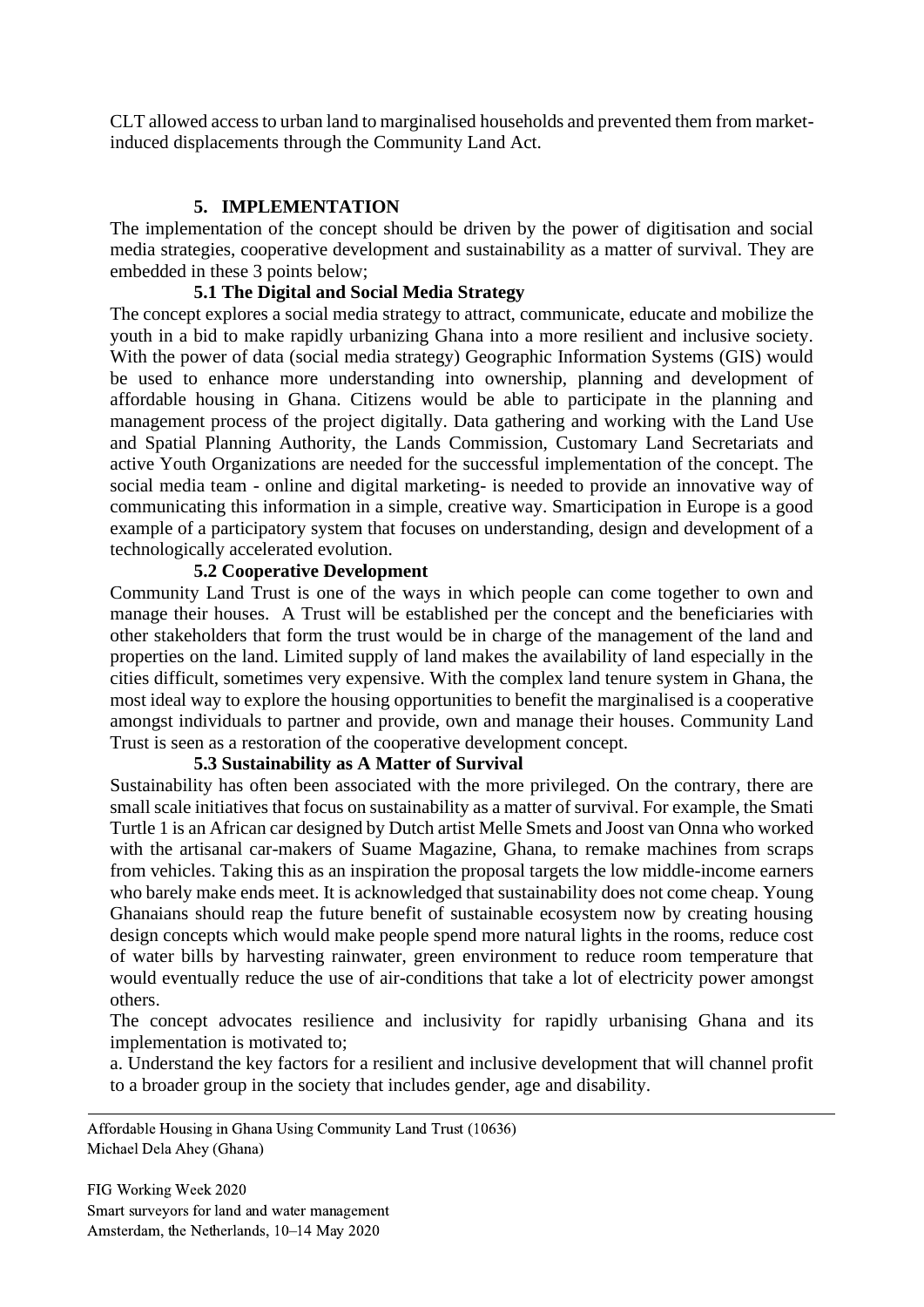b. Create a platform for a multidisciplinary team that binds together land experts, social media, local politicians, young future tenants, architects, urban planners, bankers to work together for a meaningful proposal based on their own perspective, language and culture.

c. Perceive the significance of a generic and specific qualities of creative solutions to the context. In other words what works in different cultures (Africa / Europe or Ghana / Netherlands) and why.

d. Shape the role of design and out of the box solutions that acts as a bridge between different cultural and professional backgrounds.

# **6. BENEFITS OF CLT**

Community Land Trust projects an unlimited advantage. A few of those have been listed below It offers middle income earners, the ability to afford housing thereby reducing housing deficits while providing affordability to low and middle income earners in Ghana. It is also a tool for redevelopment without displacement and enhancing social cohesion. This is evidenced by examples in Bondeni-Tanzania CLT in Voi, Kenya where CLT was put in place as a component of a slum upgrading and land regularization project in the informal neighborhood of Tanzania. The conundrum of gentrification is resolved and again prevents offsite homeowners or absentee homeowners. Ghana needs and deserves such benefits.

In Ghana, the continuum of land rights falls within perceived tenure approaches i.e. customary, occupancy, squatting. The goal is to move towards the formal land rights or anywhere around such as group tenure and leases. This could be easily achieved with Community land trust as formalization of title/rights in Ghana is fraught with expensive land registration, long turnaround time of registration, complex nature of land tenure system in Ghana amongst others.

CLT has the potential of curbing land grabbing and its related problems. Because of its communal nature, communities would be able to be actively involved in local development and this directly and indirectly provides employment for the community.

Because the concept benefits the community at large, such projects are able to win the support of local government (Metropolitan, Municipalities and District) as well as the national government.

The concept also helps control higher artificial housing prices set by informal real estate broker. Another financial advantage is that financial institutions are more willing to move mortgages to CLT properties and there is the reduced element of cost.

In addition, CLT adds value in ensuring transparency and accountability in the affordable housing sector and promotes economic diversity. Its model and specification would meet a certain sustainable criterion, insisting on greenery and energy efficient technology and indorses standard quality housing whilst maintaining neighbourhood cohersion.

This concept is an avenue to partner with finance companies to provide mortgage facilities. The distinct thing is, since the land value would be detached from the physical property, the amount involved would not be very huge making it affordable for every low/ middle class person, the ability to secure it. Also, the proposal is unique in the sense that the land is communally owned in a trust hence reduces the risk element associated with individual property ownership.

#### **7. CONCLUSION**

It is believed that this concept could redefine affordability in the housing and mortgage market in Ghana. Even though the country faces relatively high mortgage rate (23% p.a.), CLT can enable the Trust to negotiate for lower mortgage rates. Nevertheless, the improvement on the land can be used as security, satisfying collateral requirement from the financial institutions.

Affdritet to Housing in Ghana Using Community Community Community Affdrites for future generation Michael Dela Ahey (Ghana)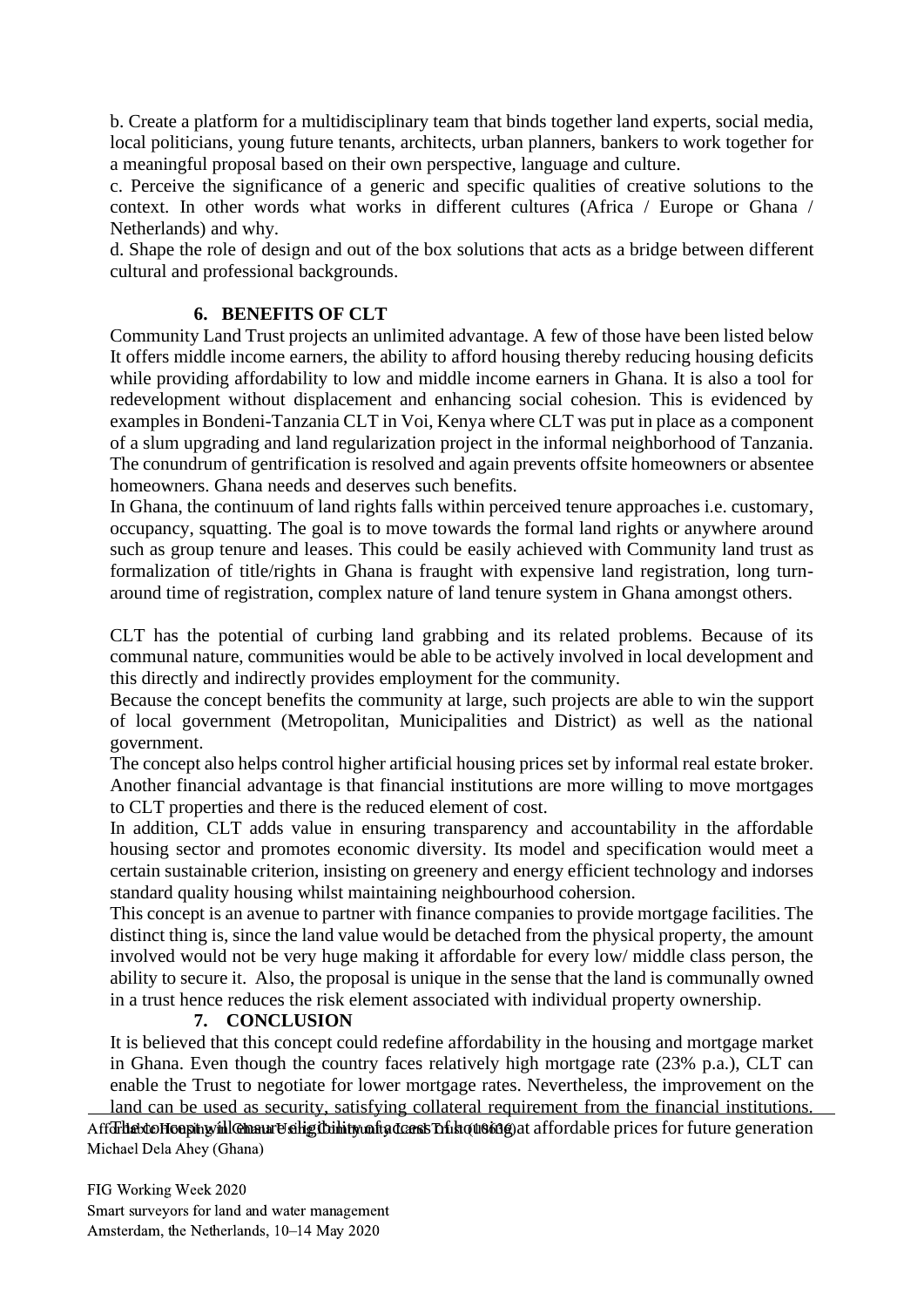of homeowners. With a very youthful population in Ghana, this is the future of development/housing in the country as it ensures sustainable materials and design in the building. The attractiveness of the project (communal land ownership) is distinct and thus reduces the risk associated with individual property ownership. The individual properties could be used as security, further reducing the risk as the Banks are risk adverse.

The concept recognizes the importance land plays in pricing housing and detaches the land value from the housing prices hence making it affordable. With the involvement of expertise in the complex land tenure system in Ghana, the concept can be successfully implemented to allow people of low income to own houses without lowering their living standards.

#### **References**

Aldridge, R.W., Nellums, L.B., Bartlett, S., Barr, A.L., Patel, P., Burns, R., Hargreaves, S., Miranda, J.J., Tollman, S., Friedland, J.S. and Abubakar, I., 2018. Global patterns of mortality in international migrants: a systematic review and meta-analysis. *The Lancet*, *392*(10164), pp.2553-2566.

Ansah, S.K. and Ametepey, S.O., 2014. Housing deficit and delivery in Ghana: intervention by various Governments. In *ARCA CONFERENCE* (p. 183).

Antwi, A., 2002. *A study of informal urban land transactions in Accra, Ghana*. Royal Institution of Chartered Surveyors.

Arku, G., 2009. Housing policy changes in Ghana in the 1990s: Policy review. *Housing Studies*, *24*(2), pp.261-272.

*Article 267 (5) Lands Commission Act and Article 286 (Stool Lands Act), Constitution of Ghana, 1992*

Davis, J.E. ed., 2010. *The community land trust reader*. Lincoln Institute of Land Policy.

Davis, M.A. and Heathcote, J., 2007. The price and quantity of residential land in the United States. *Journal of Monetary Economics*, *54*(8), pp.2595-2620.

Douglas, K., 2013. Defining Africa's Middle Class: A Ghanaian Perspective. How We Made it in Africa. 28 August 2013.

Eshun, M.E. and Amoako-Tuffour, J., 2016. A review of the trends in Ghana's power sector. *Energy, Sustainability and Society*, *6*(1), p.9.

Fée, D. and Kober-Smith, A. eds., 2017. *Inequalities in the UK: New Discourses, Evolutions and Actions*. Emerald Group Publishing.

Gabriel, M., 2011. *Love and capital: Karl and Jenny Marx and the birth of a revolution*. Hachette UK.

Aff**Ghana Histatist in Ghana Using Community Land Trust (10636)** Ghana Statistical Service. Michael Dela Ahey (Ghana)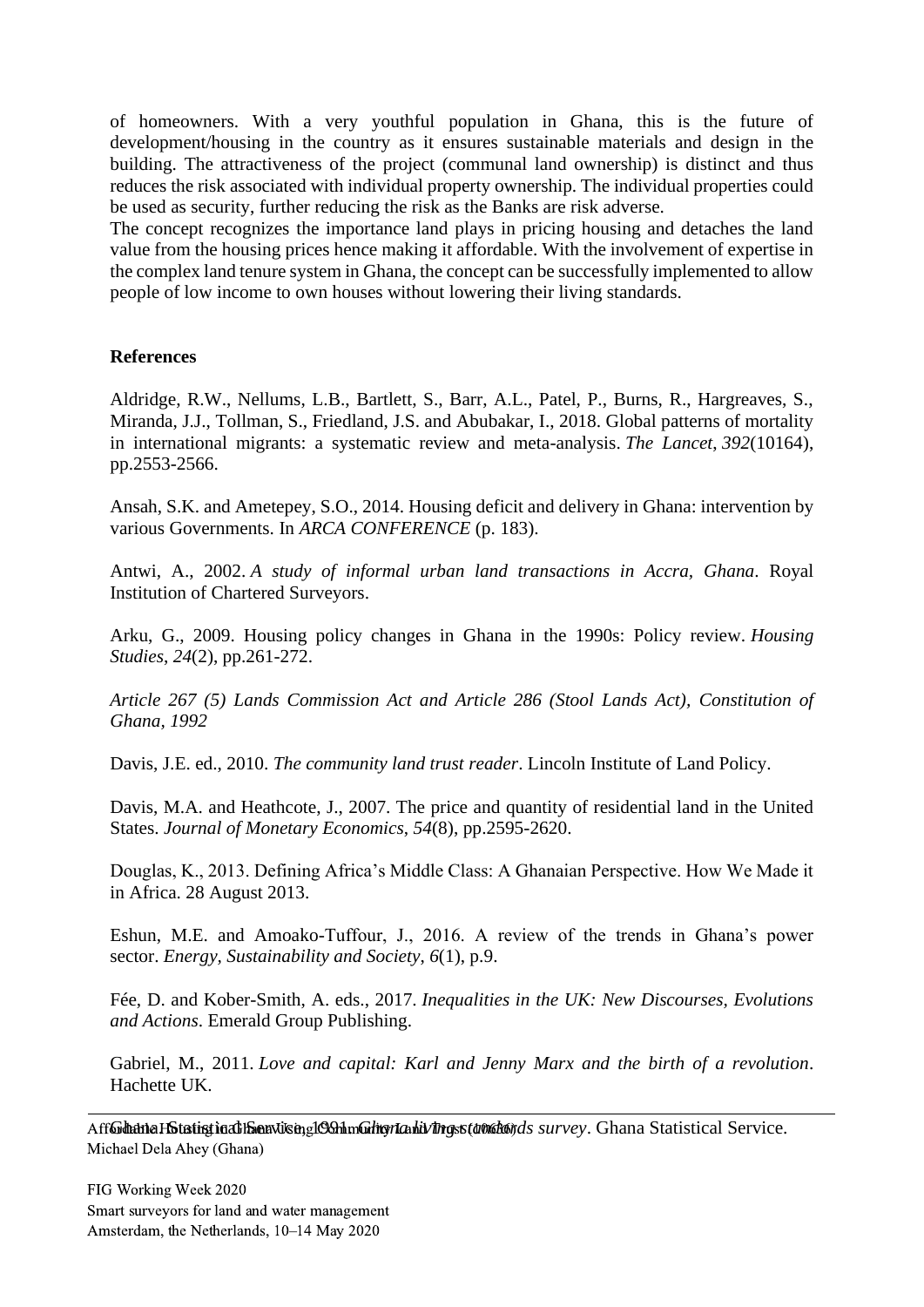GSS (Ghana Statistical Service), 2010. 2010 Population and housing census.

Habitat, U.N., 2013. *State of the world's cities 2012/2013: Prosperity of cities*. Routledge.

Habitat, U.N., 2016. World cities report 2016. *Urbanization and development–emerging futures. New York: UN Habitat*.

*[http://www.fao.org/gender-landrights-database/country-profiles/countries-list/land-tenure](http://www.fao.org/gender-landrights-database/country-profiles/countries-list/land-tenure-and-related-institutions/prevailing-systems-of-land-tenure/en/?country_iso3=GBR)[and-related-institutions/prevailing-systems-of-land-tenure/en/?country\\_iso3=GBR](http://www.fao.org/gender-landrights-database/country-profiles/countries-list/land-tenure-and-related-institutions/prevailing-systems-of-land-tenure/en/?country_iso3=GBR) [https://thebftonline.com/2019/headlines/asokore-mampong-affordable-housing-nears](https://thebftonline.com/2019/headlines/asokore-mampong-affordable-housing-nears-completion-ssnit-boss/)[completion-ssnit-boss/](https://thebftonline.com/2019/headlines/asokore-mampong-affordable-housing-nears-completion-ssnit-boss/)*

*[https://www.modernghana.com/news/943155/the-sorry-state-of-ghanas-affordable-housing](https://www.modernghana.com/news/943155/the-sorry-state-of-ghanas-affordable-housing-proj.html)[proj.html](https://www.modernghana.com/news/943155/the-sorry-state-of-ghanas-affordable-housing-proj.html) [https://www.smarticipate.eu](https://www.smarticipate.eu/)*

*Land Use and Spatial Planning Act, 2016, Act 925*

*Land Use and Spatial Planning Act, 2016, Act 925*

McNicoll, G., 2005. United Nations, Department of Economic and Social Affairs: world economic and social survey 2004: international migration. *Population and Development Review*, *31*(1), pp.183-185.

Ollennu, N.A., 1962. Principles of customary land law in Ghana. *Principles of customary land law in Ghana.*

Owusu-Ansah, A., Soyeh, K.W. and Asabere, P.K., 2019. Developer constraints on housing supply in urban Ghana. *International Journal of Housing Markets and Analysis*.

Poushter, J., 2016. Smartphone ownership and internet usage continues to climb in emerging economies. *Pew Research Center*, *22*, pp.1-44.

Smith, A., 2015. US smartphone use in 2015. Internet, science & tech. Pew Research Center. Smith, S. and Sarpong, D., 2018. Living Income Report: Rural Ghana. *Prepared for: The Living Income Community of Practice*.

Stuart, P.H., 2014. *History of social work and social welfare, 1950-1980*. Oxford University Press.

UNCTAD, W., 2014. United nations conference on trade and development. 1881-2011: three decades of thinking development

Wanyama, F.O., 2016. Cooperatives and the Sustainable Development Goals A contribution to the post-2015 development debate.

World Health Organization, 2006. *Meeting the MDG drinking water and sanitation target: the*  Affordable Hoodsing in Ghana University of the Mana Using Montrol (Health Organization. Michael Dela Ahey (Ghana)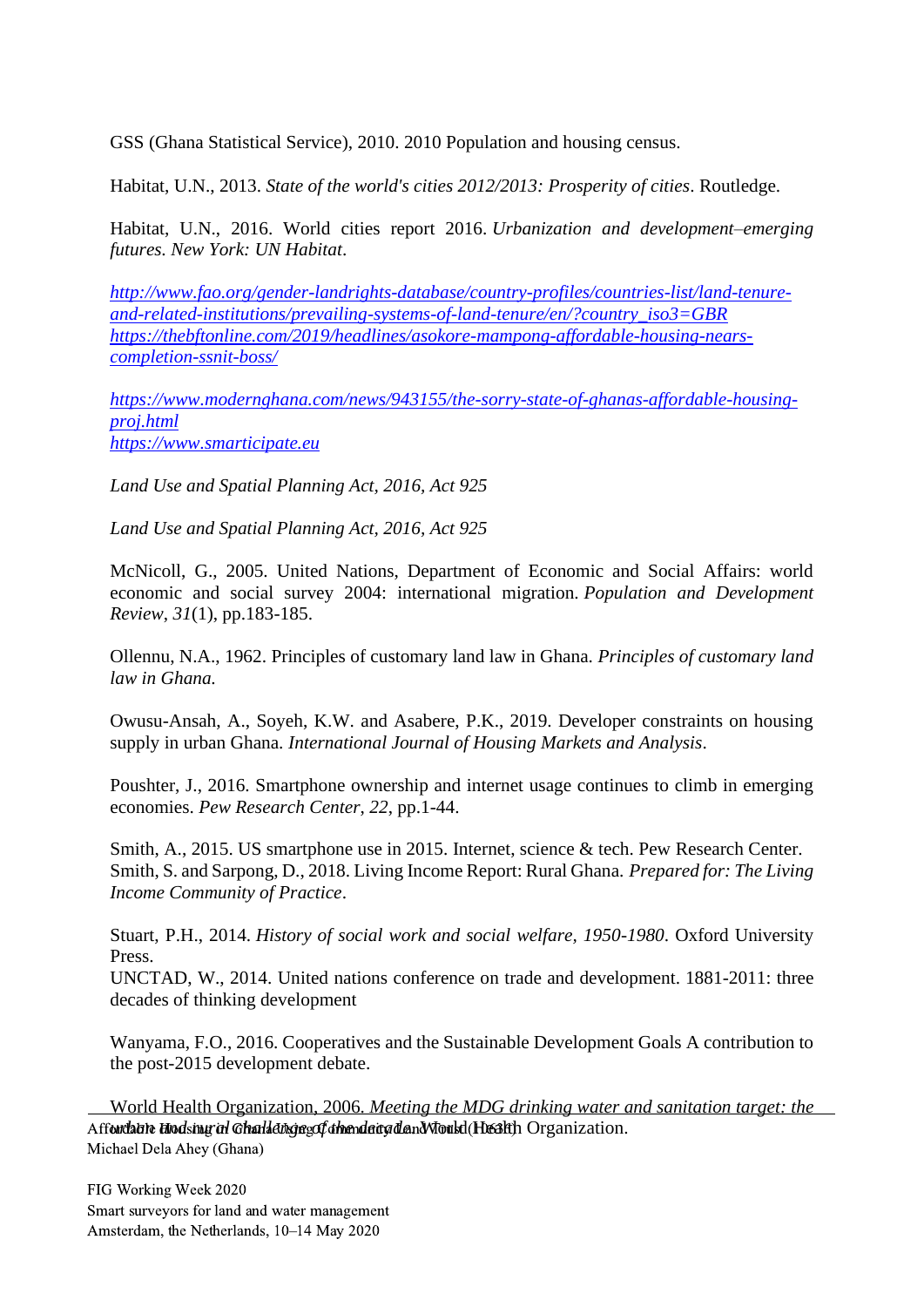*[www.mellesmets.nl](http://www.mellesmets.nl/)*

#### *[www.myjoyonline.com](http://www.myjoyonline.com/)*

Yeboah, E. and Shaw, D., 2013. Customary land tenure practices in ghana: examining the relationship with land-use planning delivery. *International Development Planning Review*, *35*(1), pp.21-39.

Yeboah, E. and Shaw, D., 2013. Customary land tenure practices in ghana: examining the relationship with land-use planning delivery. *International Development Planning Review*, *35*(1), pp.21-39.

Affordable Housing in Ghana Using Community Land Trust (10636) Michael Dela Ahey (Ghana)